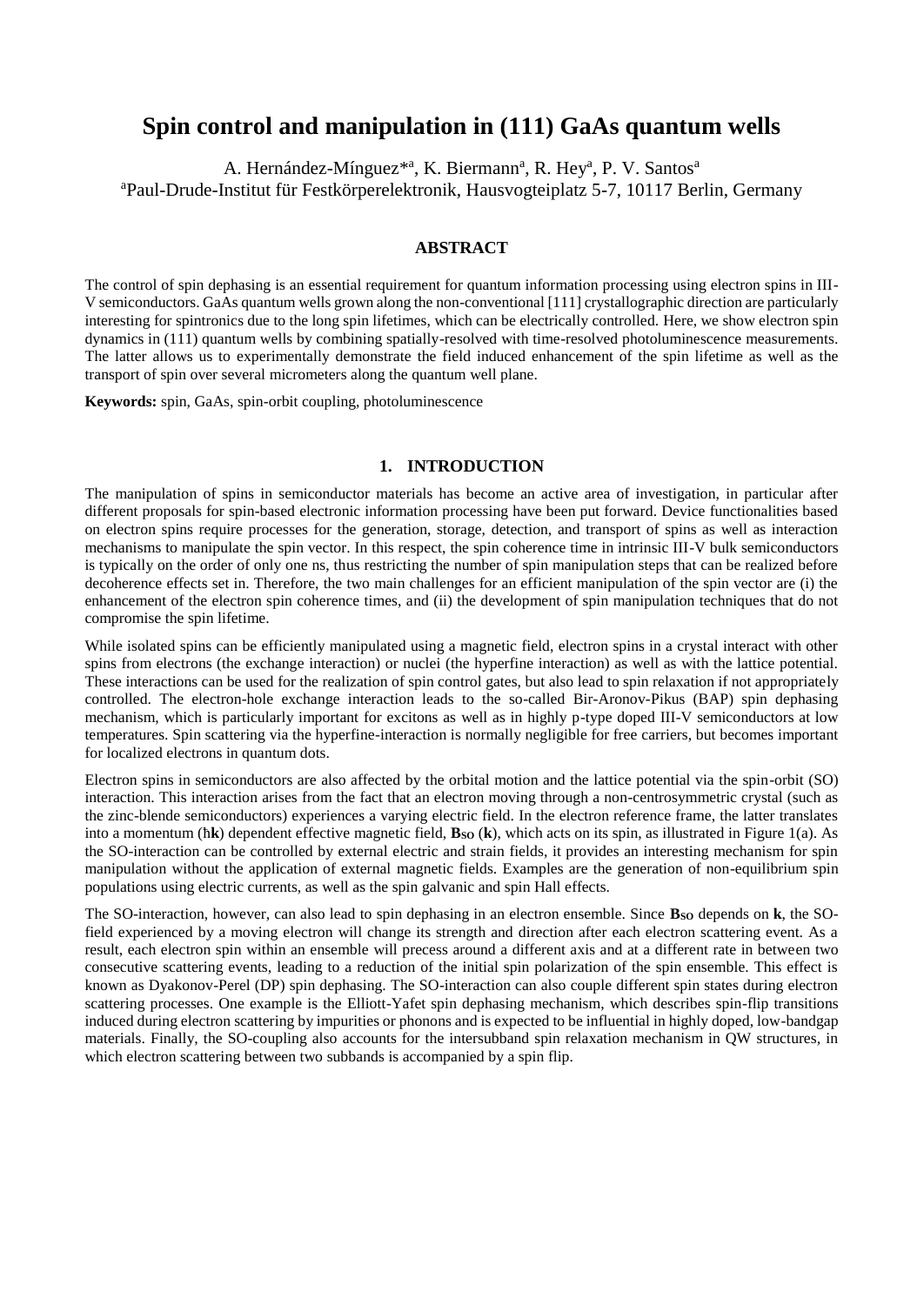In this contribution, we investigate the electric control of spins in III-V semiconductor quantum wells (QWs) grown along the non-conventional [111] crystallographic direction. The studies were motivated by the special characteristics of the SOinteraction in these structures, which is discussed in Sec. 2. After a description of the experimental procedures to optically generate and probe spins (Sec. 3), we present experimental results demonstrating that an electric field can efficiently control the SO-interaction in GaAs(111) QWs. In particular, a strong suppression of the spin dephasing mechanisms related to the SO can be achieved, leading to very long spin lifetimes (~ 50 ns). Furthermore, the long living spins can be transported over microscopic distances ( $> 10 \mu m$ ) along the QW plane. To our knowledge, this results show the first demonstration of spin transport in (111) structures. The mechanisms for the enhanced lifetimes and transport distances are then discussed in Sec. 4, while Sec. 5 summarizes the main conclusions of this work.

## **2. SYMMETRY OF THE SPIN-ORBIT INTERACTION IN III-V QUANTUM WELLS**

The SO-interaction in III-V QWs is governed by two major contributions. The first is of intrinsic nature and associated with the bulk inversion asymmetry (BIA) of the III-V zinc-blende lattice. The amplitude and orientation of the effective SO-magnetic field associated with this contribution, which is normally denoted as the Dresselhaus field (**BD**), depends on the crystallographic growth orientation of the QW. The wave vector dependences of **B<sup>D</sup>** for (001) and (111) QWs are compared in Fig. 1(c). These results are valid in the region of small  $\mathbf{k}$  ( $k \ll \pi / d_{\text{QW}}$ , where  $d_{\text{QW}}$  denotes the QW thickness) where the amplitude of **B**<sub>D</sub> becomes proportional to **k**. In both cases, **B**<sub>D</sub> lies in the QW plane. Note, however, that while **B<sup>D</sup>** in (001) QWs follows a relatively complex angular dependence, it is always perpendicular to **k** in (111) structures.



Figure 1. (a) Spin dephasing associated with the SO-interaction. During motion, a spin rotates around an effective magnetic field, **BSO**, whose amplitude and direction depend on the electron wave vector, **k**. (b) Relative orientation of the Dresselhaus (**BD**) and Rashba (**BR**) contributions to the SO-field acting on an electron spin (**S**) oriented perpendicular to the quantum well (QW) plane. The Rashba field is induced by an electric field (EZ) applied perpendicularly to the QW plane. (c) Symmetry of the Dresselhaus and Rashba SO-fields in GaAs (001) and (111) quantum wells. In the reference frame used by us,  $x = [110]$ and  $y = [-110]$  for (001) QWs, while  $x = [-1-12]$  and  $y = [1-10]$  for (111) QWs [1].

The second important contribution to the SO-interaction arises from structural inversion asymmetries (SIA) in the QW potential introduced by external fields. In most cases, the SIA is generated by an electric field  $(E<sub>Z</sub>)$  applied perpendicularly to the QW plane (cf. Fig. 1(b)), leading to the so-called Rashba SO-field (**BR**). The latter always lies in the QW plane with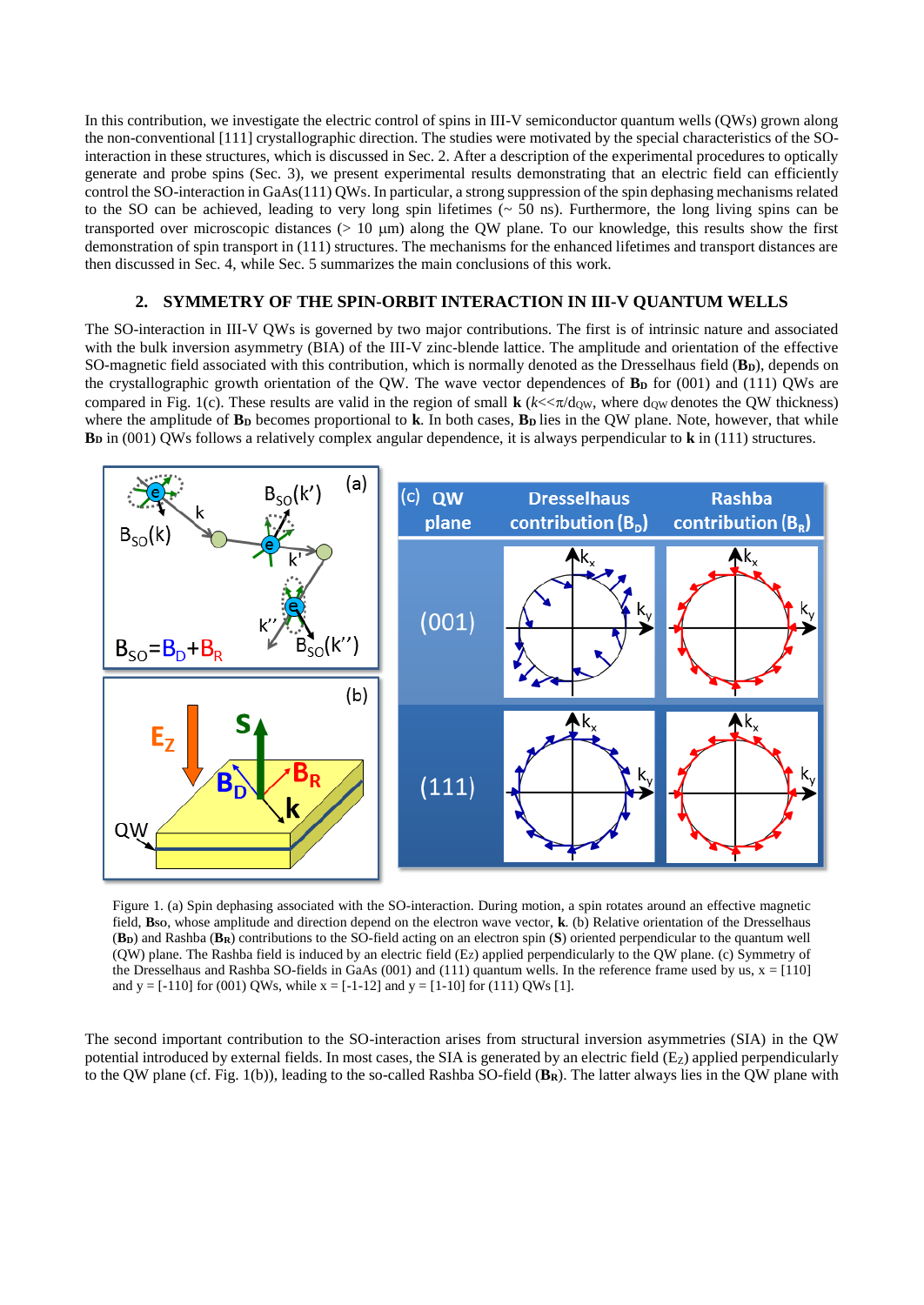an orientation perpendicular to  $\bf{k}$  (cf. Fig. 1(c)). Since its strength depends on  $E_z$ , the Rashba field provides a powerful tool for the electric manipulation of the spin vector.

The Dresselhaus and Rashba fields in Fig. 1(c) become collinear for particular values of **k**. Under these certain circumstances, the tunable Rashba field can be used to compensate the Dresselhaus contribution, thereby suppressing the total SO**-**field for these **k**'s. In the case of (001) QWs, this occurs for **k** along a <110> orientation. This property has been explored to create long living spin helix states [2, 3].

(111) QWs are particular interesting for SO suppression because the linear terms in **k** of the Rashba and Dresselhaus contributions have exactly the same symmetry (cf. Fig.  $1(c)$ ). As a result, if one adjusts the electric field to satisfy the condition:  $\mathbf{B}_R(\mathbf{k}) + \mathbf{B}_D(\mathbf{k}) = 0$ , the total SO-field will vanish simultaneously for all orientations of **k**. The electric field  $E_C$ required of compensation is given approximately by [1, 4]:

$$
E_C = \frac{\gamma}{\sqrt{3}r_{41}} \left[ \left( \frac{\pi}{d_{eff}} \right)^2 - \frac{1}{4} \langle k_{\parallel}^2 \rangle \right] \tag{1}
$$

Here,  $\gamma$  and r<sub>41</sub> are the Rashba and Dresselhaus coefficients, respectively,  $\langle k_1^2 \rangle$  is the thermal average of the squared component of **k** parallel to the QW plane, and  $d_{\text{eff}}$  is the effective extension of the electronic wave function along the growth direction, which depends on the QW thickness and on the penetration length on the barrier layers. Equation 1 is valid for  $k \ll \pi/d_{\text{eff}}$ . Provided that the electron ensemble populates states with small *k*-vectors, such as in intrinsic QWs at low temperatures, the  $k_{\parallel}$  contribution can be neglected and the total field **B**so vanishes for all **k**'s independently of their amplitude and orientation. This compensation mechanism was originally proposed in the theoretical works by Cartoixà [5] and Vurgaftman [6]. Evidence for the enhancement of the spin lifetime with bias was provided by the works by Ballocchi *et al.* [7], and Biermann *et al.* [8]. Finally, Hernández-Mínguez *et al.* [4] have provided the experimental verification of the BIA/SIA compensation mechanism by demonstrating the electrically driven transition from a Dresselhaus-dominated spin dephasing regime to a Rashba-dominated one with increasing electric field.



Figure 2. Structure of a single quantum well (SQW) embedded within a n-i-p diode structure grown along the [111]B direction of a GaAs substrate. Spin polarized electron-hole pairs are optically excited by a pulsed laser beam focused on a small spot on the sample surface. The electric field  $E_z$  induced by the bias  $V_b$  applied between the semitransparent top contact and the doped substrate controls the excitonic energy as well as the recombination and spin lifetime of the carriers. The out-of-plane electron spin polarization is obtained from the different intensity of the right (I<sub>R</sub>) and (I<sub>L</sub>) circular components of the photoluminescence emitted when electrons and holes recombine.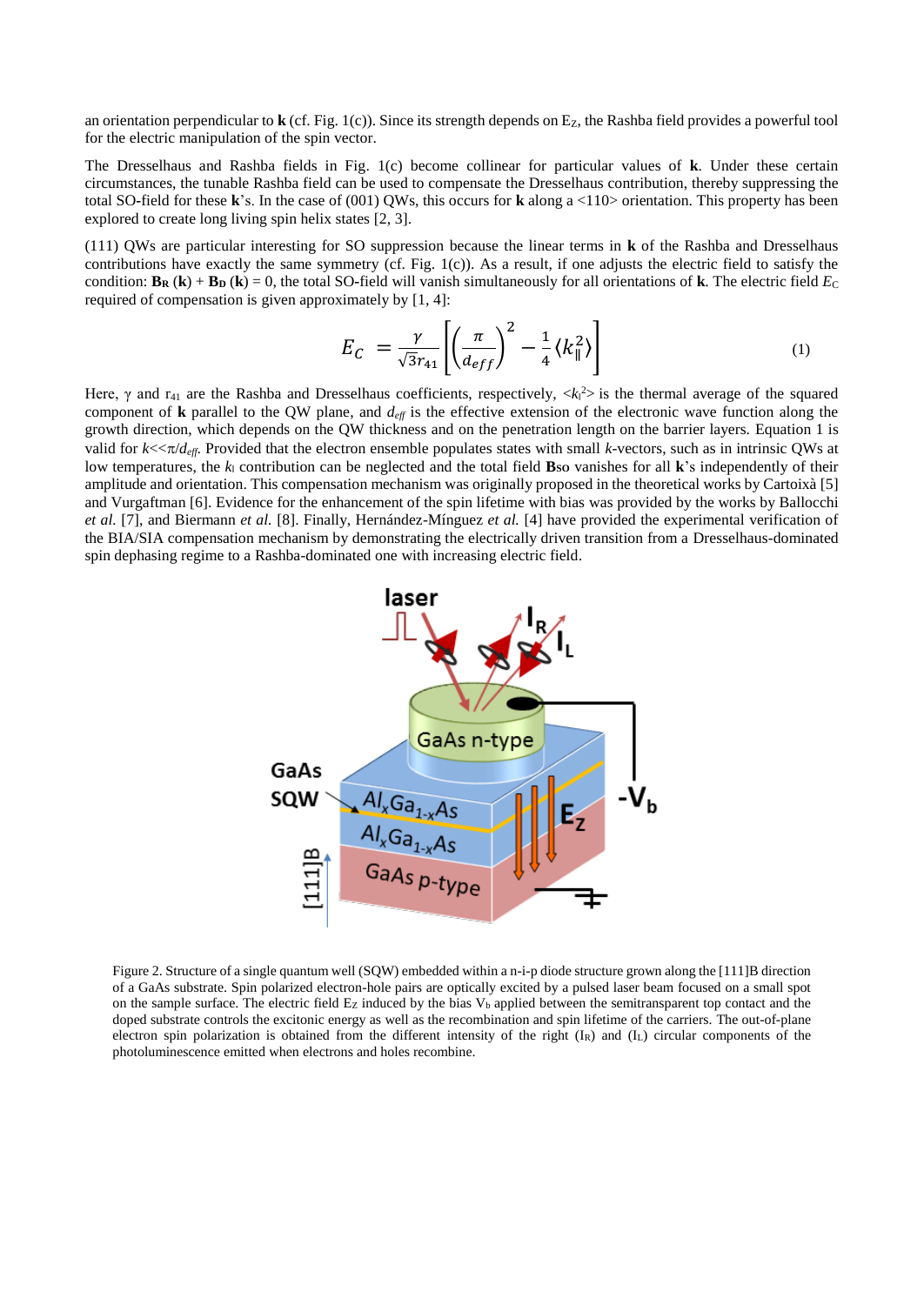#### **3. EXPERIMENTAL DETAILS**

The experimental studies were carried out in a single GaAs quantum well (SQW) with a thickness of 25 nm, embedded within  $\text{Al}_x\text{Ga}_{1-x}\text{As}$  layers in the intrinsic region of a n-i-p diode structure grown along the [111]B direction, cf. Fig. 2 (a detailed description of the sample growth conditions can be found in Ref.  $[1]$ ). The bias voltage,  $V<sub>b</sub>$ , applied between the top n-doped layer and the p-doped substrate generates the vertical electric field Ez necessary for BIA/SIA-compensation. In order to laterally confine the electric field region in the surface (x-y), the top n-doped layer and part of the top (Al,Ga)As spacer within the intrinsic region were chemically etched into mesa structures with a diameter of 300 μm.



Figure 3 (a) Setup for the optical detection of spin transport using polarization-resolved photoluminescence (PL). The sample is hold at low temperatures (approx. 30 K) in an optical cryostat. Out-of-plane spin-polarized carriers are excited by a circularly polarized laser beam from a tunable Ti:Sapphire laser. The input laser polarization is defined by the liquid crystal retarder and a  $\lambda$ /4 plate placed on the beam path. The laser is focused on a spot with a diameter of 1.5  $\mu$ m on the sample surface using a microscope objective. The PL emitted from the region around the excitation spot is collected by the same objective and focused on the input slit of an optical spectrometer. The  $\lambda/4$  plate and the beam displacement prism on the detection path direct the right (IR) and left (IL) circular PL components to different positions along the input slit. (b) PL image detected by a cooled charge-coupled detector (CCD) at the spectrometer output. The image shows the PL components I<sup>R</sup> and I<sup>L</sup> with spectral (horizontal scale of the PL image) and position sensitivity (vertical scale). *e-hh* and *e-lh* denote the spectral features associated with electron-light hole and electron-heavy hole transitions. (c) Corresponding intensity profiles for IR and IL obtained by integrating the PL signal in the image in (b). The gray line displays, for comparison, the spatial dependence of the reflectivity of the tightly focused laser beam employed for PL excitation, from which we determine the spatial resolution of the setup. The optical technique thus allows the simultaneous detection of the spatial distribution of the carrier density and spin polarization. Time-resolved profiles can be obtained by using a pulsed laser synchronized with a gated CCD camera.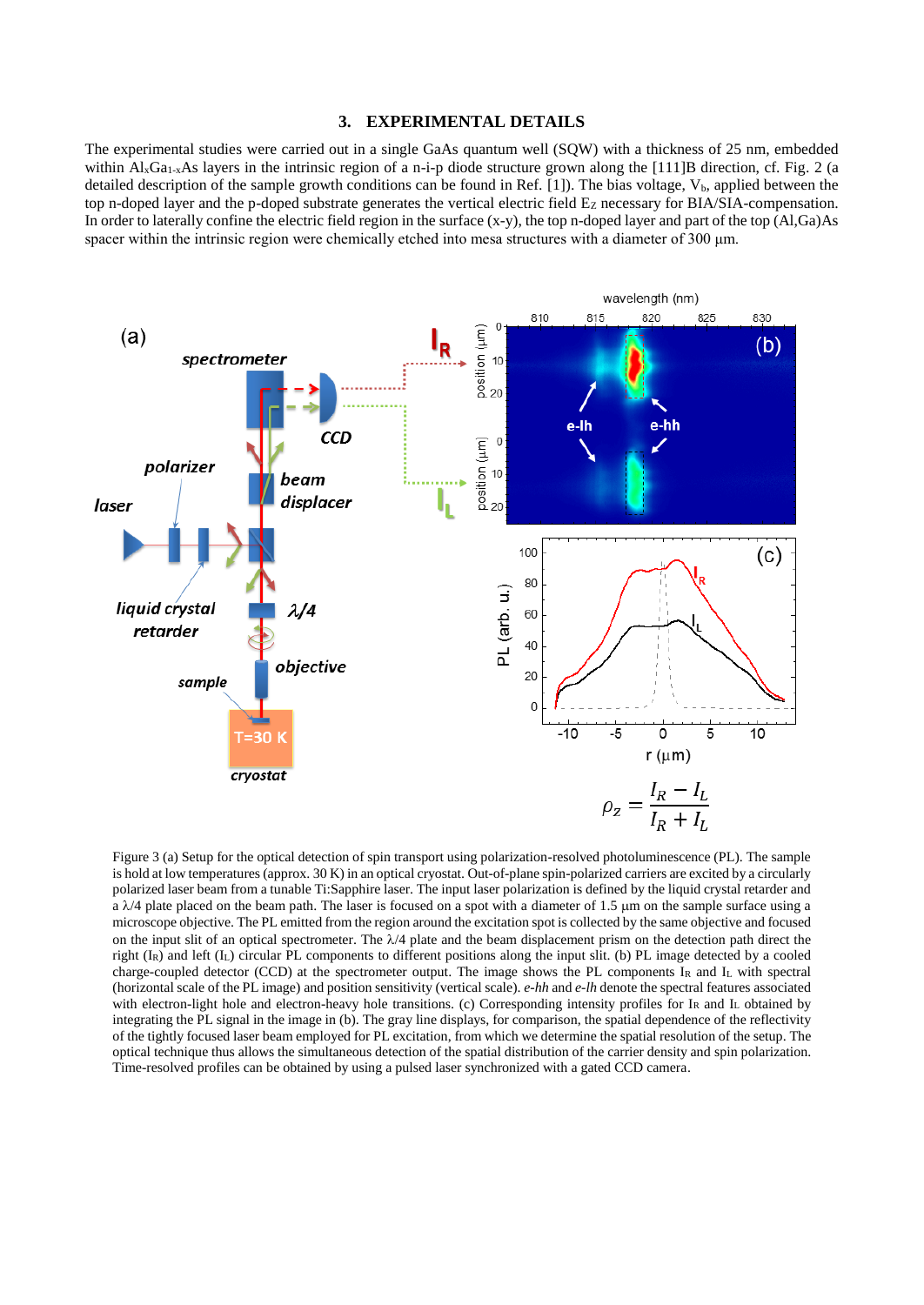For the polarization-resolved optical experiments, the samples were placed in a cold-finger optical microscope cryostat with electric connections for the application of the electric bias. The estimated measurement temperature is 30 K. The experimental procedure employed to probe the spin dynamics and detect spin transport is depicted in Fig. 3. The spins were optically excited using a circularly polarized 756 nm pulsed laser beam tightly focused onto a spot with a diameter of 1.5  $\mu$ m (full width at half maximum, FWHM), time-averaged flux of 20  $\mu$ W, and a repetition rate of 25 MHz. The photoluminescence (PL) emitted around the excitation spot was detected with spatial and time resolution using the approach described in Fig. 3, which yields profiles for PL from electron-heavy hole transitions with left  $(I_L)$  and right  $(I_R)$ circularly polarization for different delay times after laser excitation. The latter were obtained by synchronizing a timegated charge-coupled device detector (CCD, gate time of 500 ps) with the trigger of the laser pulses. Figure 3(b) shows a PL image obtained by the CCD detector with the spatial dependence of the PL for right and left circular polarization around the excitation spot. Figure 3(c) displays the corresponding PL intensity profiles, which indicate a clear excess of right circularly polarized photons. Note, in particular, that the excited spin polarized carriers spread and emit over a region much larger than the diameter of the excitation spot (determined by the reflection profile of the laser beam, grey dashed curve). The PL profiles were then used to determine the spin polarization according to  $p_Z=(I_R-I_L)/(I_R+I_L)$ . As the spin polarization of the holes is lost in a few picoseconds, the difference between  $I_L$  and  $I_R$  gives information about the out-of-plane spin polarization of the electron ensemble.



Figure 4. Spatial distribution of the PL intensity, I<sub>PL</sub>, measured using the technique described in Fig. 3 under biases (a)  $V_b=0$ and (b)  $V_{b}$ =-1.5 V as a function of the time delay after the laser pulse. Panels (c) and (d) show the spatial distribution of the out-of-plane spin polarization,  $ρz$ , recorded under the same conditions as (a) and (b), respectively.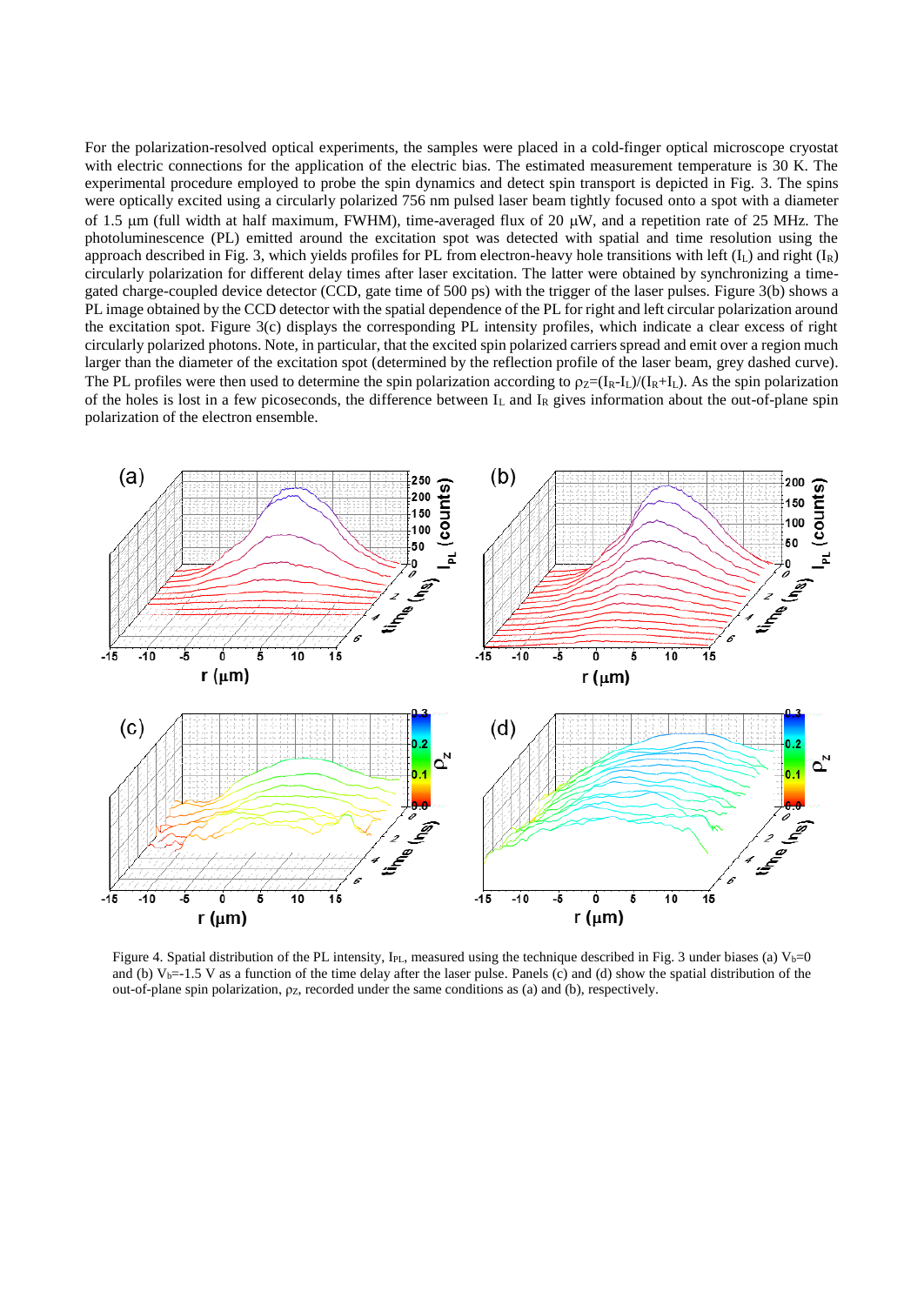#### **4. RESULTS**

Figure 4(a) and 4(b) compare spatial PL profiles (corresponding to the average PL intensity  $I_{PL}=I_L+I_R$ ) recorded under reverse biases  $V_b$ =0 and -1.5 V, respectively, after different time delays following laser excitation. In both cases, the emission region extends to distances *r* much larger than the dimensions of the excitation spot (with a diameter of 1.5 µm, cf. Fig. 3(c)). The latter is attributed to the radial transport of the photo-excited carriers driven by thermal diffusion as well as by repulsive forces active just after the laser pulse (delay times below 500 ps). These forces arise from the repulsive interaction between the excitons (and possibly also free carriers) at the high density regions close to the generation spot. For  $V_b=0$ , the carrier recombination lifetime is 0.8 ns, so that after 2.5 ns all carriers have already recombined and the diameter of the emission region (corresponding to the full width at half maximum of the spatial profiles) is limited to approx. 10  $\mu$ m. At reverse biases around E<sub>C</sub> (cf. Fig. 4(b)), the electric field E<sub>Z</sub> reduces the spatial overlap between the electron and hole wave functions via the quantum confined Stark effect. As a result, both the recombination lifetime (2.4 ns) and the spatial extension of the emission region increase considerably (the FWHM of the profiles reaches 20 µm after 6 ns).

The large widths of the PL profiles allow us to determine the spin polarization at radial positions much larger that the size of the laser excitation spot. Figure 4(c) and 4(d) display the spin polarization profiles corresponding to those of Figs. 4(a) and 4(b), respectively. Note that the spin polarization is maintained for transport distances comparable to the width of the PL profiles (i.e., for distances from the generation area exceeding 10 µm).

A further important point is that both the decay time and the decay length of the out-of-plane spin polarization,  $\rho_z$ , can be controlled by the applied bias (cf. Figs. 4(c) and 4(d)). Whereas for  $V_b=0$  the value of  $\rho_z$  after 2 ns is already less that 0.1, in the case of Vb=-1.5 V the out-of-plane spin polarization is still above 0.2 over the full extension of the spin ensemble after 6 ns delay.

In order to obtain information about the mechanisms governing this behavior, we compare in Fig. 5 the time decay profiles for I<sub>PL</sub> and  $\rho$ <sub>Z</sub> determined from Fig. 4 at the origin ( $r = 0$ ). The PL lifetime increases monotonically with increasing reverse bias  $|V_b|$  (cf. Fig. 5(a)). The decay time for  $\rho_z$ , in contrast, initially increases for  $|V_b|$ <1.8 V, where it reaches a maximum, and then decreases for larger  $|V_b|$ , as illustrated in Figs. 5(b) and 5(c). Note that spin lifetimes approaching 50 ns are obtained for  $|V_b|=1.8$  V.



Figure 5: Time-resolved profiles for the (a) PL intensity, I<sub>PL</sub>, and (b) out-of-plane spin polarization,  $\rho z$ , recorded at the origin (i.e., r=0). The profiles were extracted from those of Fig. 4. (c) Dependence of the spin lifetime on applied bias  $V_b$  (lower horizontal scale) and the corresponding electric field Ez (upper horizontal scale). The maximum spin lifetime corresponds to the point where the Rashba field compensates the Dresselhaus one (i.e., Ez=Ec, cf. Eq. 1). The red line is a guide to the eye.

#### **5. DISCUSSIONS AND CONCLUSIONS**

As discussed in Secs. 1 and 2, an electric field applied perpendicular to the QW plane enhances the spin lifetime via two mechanisms: (i) the reduction of electron-hole exchange scattering due to the reduced overlap between the electron and hole wave functions, and (ii) the reduction of spin decoherence when the total SO-field reaches a minimum due to the